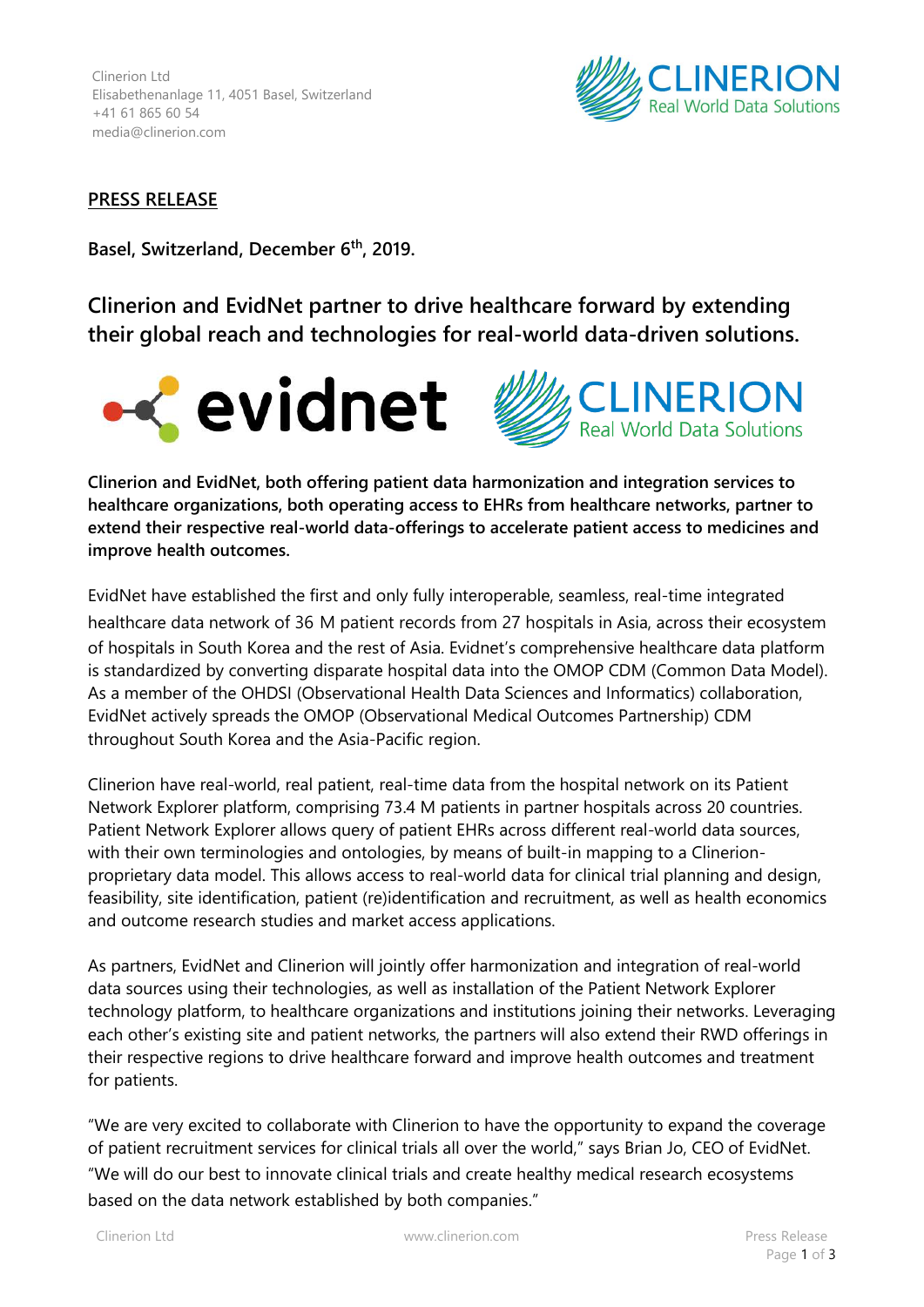"This partnership with EvidNet allows us to strengthen and expand our presence in Asia as well as collaborate with OHDSI, through our Partner, on the implementation of the OMOP CDM in the rest of Asia," Says Ian Rentsch, CEO of Clinerion. "The core benefit of the partnership will be to provide accelerated access to treatments and visibility on clinical trials for patients in the Asian markets."

## **About Clinerion**

Clinerion accelerates clinical research and medical access to treatments for patients. We use proprietary technologies for analysis of patient data from our global network of partner hospitals. Clinerion's Patient Network Explorer radically improves the efficiency and effectiveness of clinical trial recruitment by offering data-driven protocol optimization, site feasibility evaluation and realtime patient search and identification to match patients to treatments. Our technology solution provides real-world evidence analytics for medical access. Clinerion facilitates the participation of partner hospitals in leading-edge, industry-sponsored trials and time savings in patient recruitment. We create innovative and disruptive fit-for-purpose solutions which enable pharmaceutical companies to shorten patient recruitment and save costs by streamlining operations and leveraging strategic intelligence. Clinerion's proprietary Big Data analytics technologies leverage real-time data from electronic health records which comply with international patient privacy and data security regulations. Clinerion is a global data technology service company headquartered in Switzerland.

Clinerion website: [www.clinerion.com](http://www.clinerion.com/) Clinerion's Patient Network Explorer: [www.clinerion.com/index/OverviewOurSolutions/ClinerionPatientNetworkExplorer](http://www.clinerion.com/index/OverviewOurSolutions/ClinerionPatientNetworkExplorer)

For more information, please contact:

Le Vin Chin Director, Head of Marketing & Communications Clinerion Ltd Elisabethenanlage 11, 4051 Basel, Switzerland Tel.: +41 61 865 60 54 [media@clinerion.com](mailto:media@clinerion.com)

## **About EvidNet, Inc.**

EvidNet is the first and only healthcare data network in Asia, offering a comprehensive healthcare data platform standardized into a single common data model. EvidNet is revolutionizing the way of healthcare data innovation through generation of evidence from a fully integrated data network, ultimately pioneering new paradigms in precision medicine and efficient healthcare systems. EvidNet website: [www.evidnet.com](http://www.evidnet.com/)

For more information, please contact:

Gyeol Song Business Development Manager EvidNet, Inc.